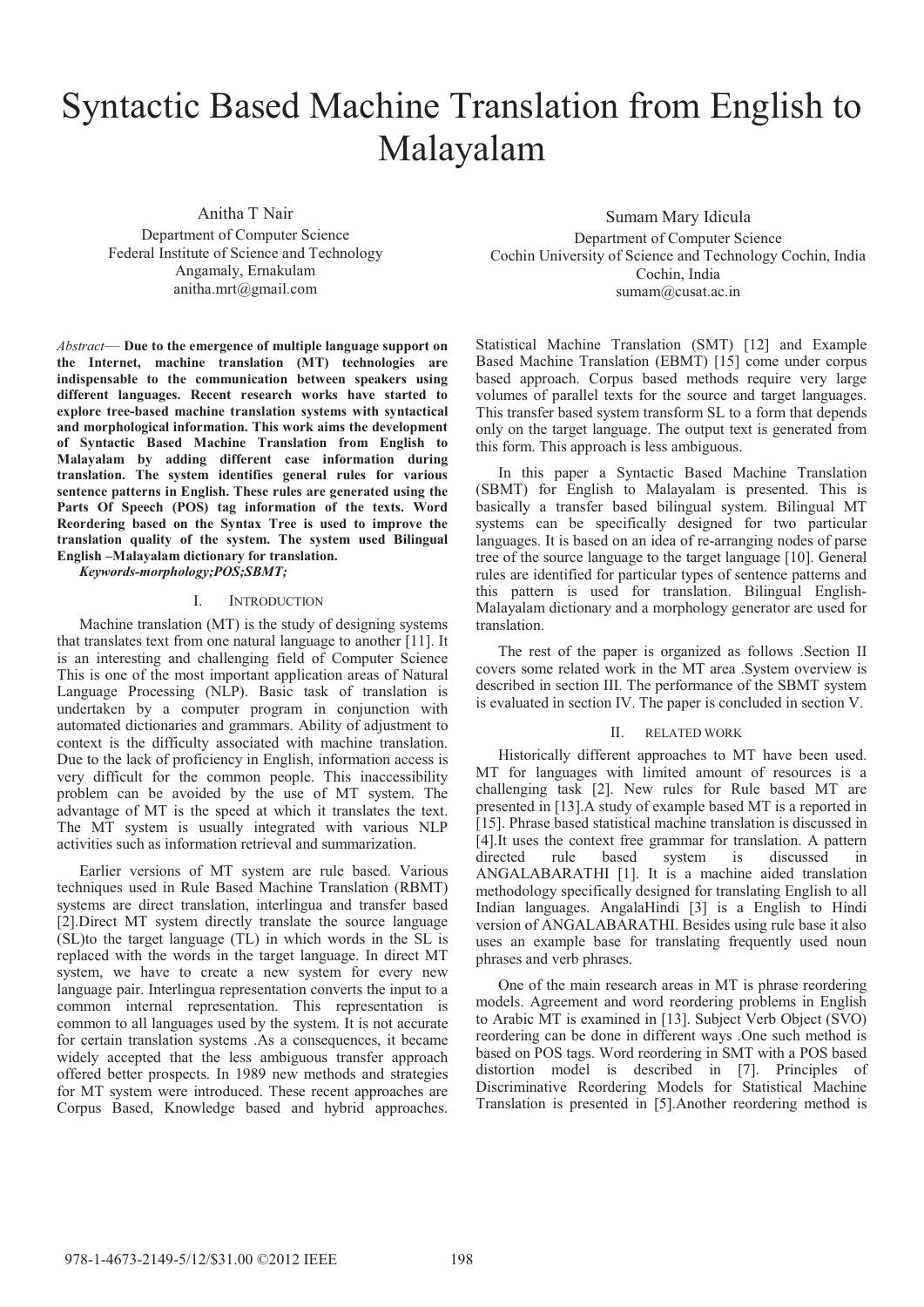the syntax based reordering. Syntactic reordering within English to Arabic translation task investigates in [10]. SBMT system described in this paper uses syntax based reordering.

## III. SYSTEM OVERVIEW

The architecture of Syntactic Based Machine translation (SBMT) is given in Figure 1.It is specifically designed for translating text in English to Malayalam. English Text is the input to this system. For the translation purpose this system uses a bilingual English-Malayalam dictionary and a morphology generator [6]. After performing necessary transformation Malayalam text is generated as the output. This system mainly consists of four modules. They are

i. Syntax tree generator: Preprocessing of the input text is carried out in this module.

ii Word Reordering: Converts SVO form to SOV.

iii. Pattern Recognition: Identify the sentence pattern of the text

iv. Translation: Translate the reordered English text to Malayalam text.



Figure 1. System architecture

#### *A. Syntax Tree Generator*

In this sub system, source sentence is given to the Stanford Parser. The parser examines the syntactic structure of the sentence. Using the parser the syntax tree, Parts of speech (POS) tag and dependency informations are generated. Part-ofspeech tagging is the process of assigning a part-of-speech like noun, verb, pronoun, preposition, adverb, adjective or other lexical class marker to each word in a sentence. Dependency information represents dependencies between individual words.

#### Example:

English Text: He bought a watch for his wife.

Output generated by the parser is shown in the table Table I

#### TABLE I

| Parse Tree                | (ROOT                                           |  |  |
|---------------------------|-------------------------------------------------|--|--|
|                           | (S                                              |  |  |
|                           | (NP (PRP He))                                   |  |  |
|                           | (VP (VBD bought)                                |  |  |
|                           | (NP (DT a) (NN watch))                          |  |  |
|                           | $(P$ (IN for)                                   |  |  |
|                           | (NP (PRPS his) (NN wife)))                      |  |  |
|                           | $(.$ .))                                        |  |  |
|                           |                                                 |  |  |
| POS Tag:                  | his<br>wife<br>He bought a watch for            |  |  |
|                           | PRP VBD DT NN<br>IN<br><b>PRPS</b><br><b>NN</b> |  |  |
| Dependency<br>Information | nsubj (bought-2, He-1)                          |  |  |
|                           | $det(watch-4, a-3)$                             |  |  |
|                           | dobj (bought-2, watch-4)                        |  |  |
|                           | prep (bought-2, for-5)                          |  |  |
|                           | poss (wife-7, his-6)                            |  |  |
|                           | pobj (for-5, wife-7)                            |  |  |

## *B. Word Reordering*

In machine translation (MT), one of the main problems to handle is word reordering [5]. Different languages differ in their syntactic structure. English sentences normally follows Subject, Verb and Object format whereas Malayalam sentences follows Subject, Object and Verb format. The main verb is always at the right end of the Malayalam sentence. This difference gives rise to the need of rearranging the structure of source language with respect to the target language. Most of the reordering techniques are purely statistical processes and no syntactic knowledge of the language is used for processing [7]. Syntactical reordering improves the translation quality of machine translation systems. Many reordering models have recently been used in different MT systems.

This approach follows a new method for syntax based reordering. In order to reorder, different phrases are extracted from the syntax tree. Phrases are considered as the second level of classification as they tend to be larger than individual words, but are smaller than sentences Different phrases constitute a sentence. According to 21 basic conversion rules, these phrases are grouped as per the word group of Malayalam. Order conversion rule are described in Table II.

## Example:

English Text: He bought a watch for his wife.

Phrases: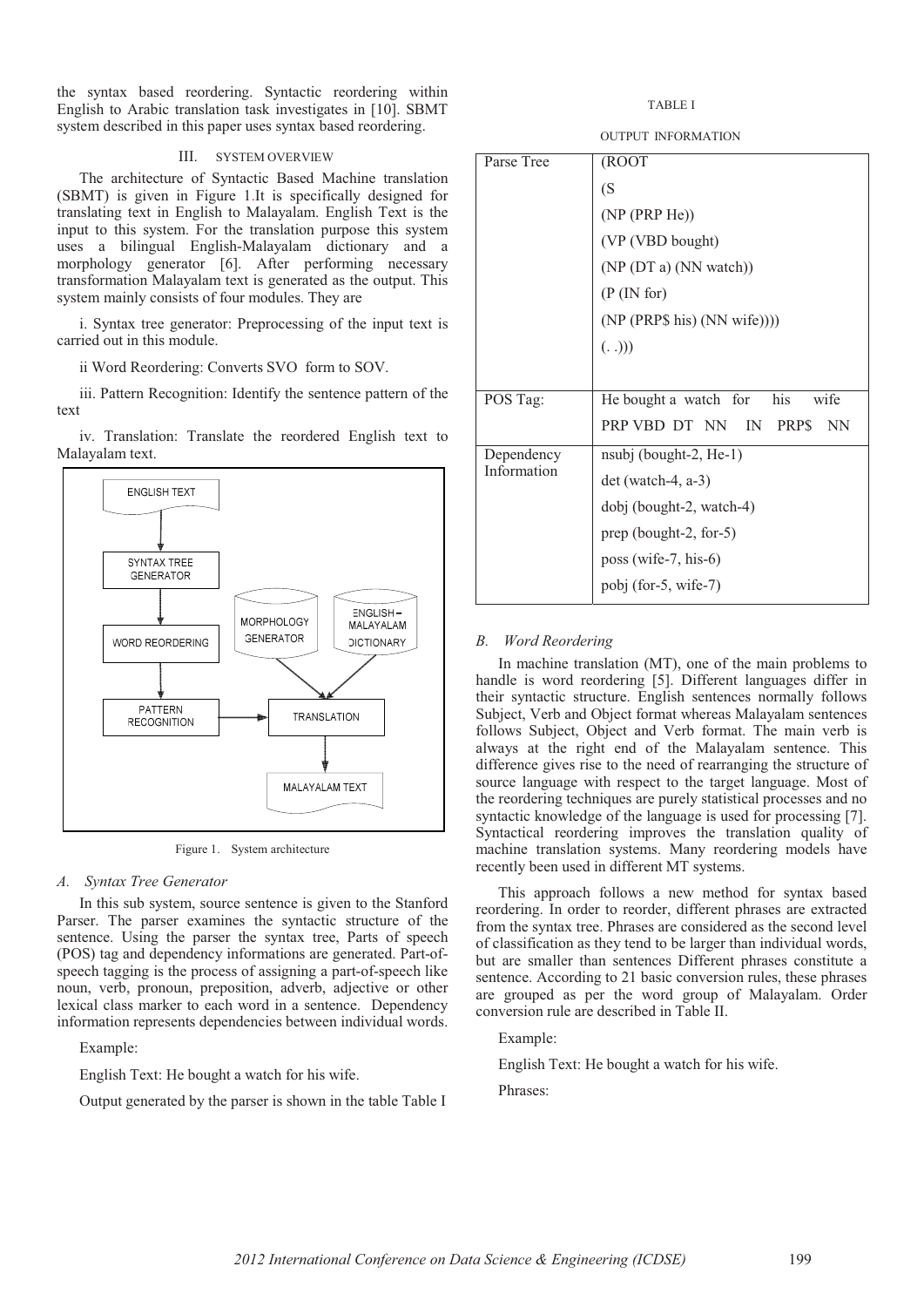- NP He
- NP a watch
- NP his wife
- PP for his wife
- VP bought a watch for his wife

## TABLE II

## REORDERING RULES

| English                      | Malayalam          |  |
|------------------------------|--------------------|--|
| $NP$ -> $NP$ $PP$            | <b>PP NP</b>       |  |
| $NP$ -> $NP VP$              | <b>VP NP</b>       |  |
| $PP->IN NP$                  | NP IN              |  |
| VP->VBG PP                   | PP VBG             |  |
| VP->VBD VP                   | <b>VP VBD</b>      |  |
| $VP$ - $VBDS$                | <b>S VBD</b>       |  |
| $VP->VB PP$                  | PP VB              |  |
| VP > MD VP                   | $\overline{VP}$ MD |  |
| $VP->VBP S$                  | <b>S VBP</b>       |  |
| VP > V B Z S                 | S VBZ              |  |
| VP->VB NP                    | <b>NP VB</b>       |  |
| $VP-2TO VP$                  | VP TO              |  |
| $VP > VBG \overline{NP}$     | NP VBG             |  |
| <b>VP-&gt;VBD ADJP</b>       | <b>ADJP VBD</b>    |  |
| VP->VBZ VP                   | <b>VP VBZ</b>      |  |
| VP->VBD PP                   | <b>PP VBD</b>      |  |
| VP->VBN PP                   | PP VBN             |  |
| $VP$ - $VBD$ $NP$            | <b>NP VBD</b>      |  |
| $VP$ - $VBZ$ $\overline{NP}$ | <b>NP VBZ</b>      |  |
| <b>VP-&gt;VBN NP</b>         | <b>NP VBN</b>      |  |
| VP->VBP VP                   | <b>VP VBP</b>      |  |

A noun phrase comprises a noun and any associated modifiers: Verb phrases are composed of the verbs of the sentence and any modifiers of the verbs. Noun phrases are directly appended to the Reordered sentence. First part of the Verb phrase contains the verb of the sentence. This verb is extracted from the Verb phrase and is added to the end of the Malayalam sentence. Word reordering is performed using these techniques. The above example is illustrated in figure Figure 2 and Figure 3.

English Text (SVO):

He bought a watch for his wife

Reordered sentence in English (SOV):

He a watch his wife for bought Malayalam Translation (SOV)

അവൻ ഒരു വാച്ച് അവൻെറ ഭാര്യക്ക് വേണ്ടി വാങ്ങി



Figure 2. Syntax Tree for English text



Figure 3. Syntax Tree for Malayalam text

## *C. Pattern Recognition*

 In this module various sentence patterns are identified based on the dependency information generated by the parser. Following Table III illustrates the patterns considered in this work.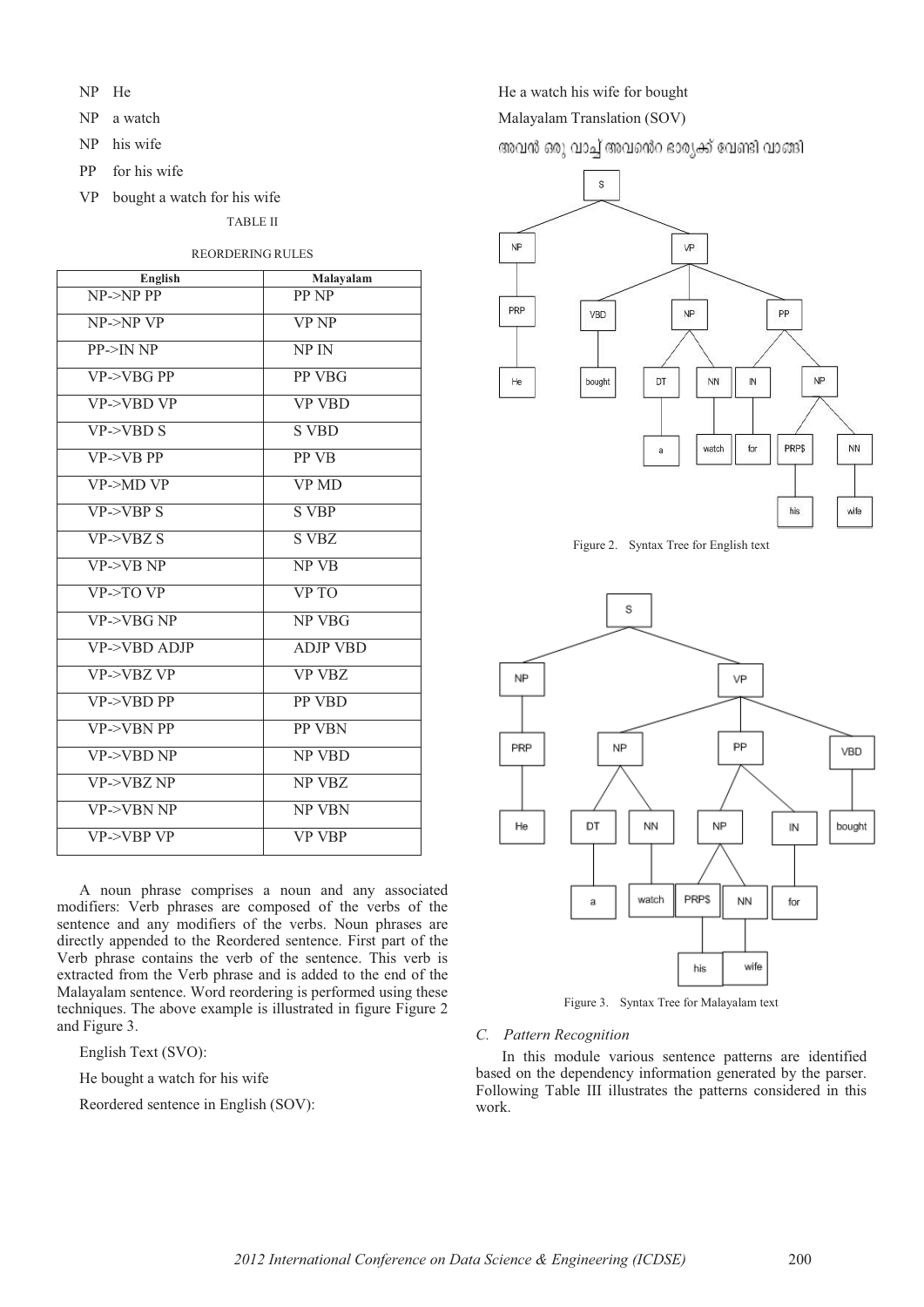## TABLE III

#### ENGLISH SENTENCE PATTERNS

| <b>Pattern Structure</b>                                              | <b>Example</b>                                       |  |
|-----------------------------------------------------------------------|------------------------------------------------------|--|
| Subject, Verb                                                         | Fishes swim.                                         |  |
| Subject, Verb, Subject<br>Complement                                  | My father is a doctor.                               |  |
| Subject, verb, Direct Object                                          | He knows me.                                         |  |
| Subject, verb, indirect Object,<br>Direct Object                      | She teaches us physics.                              |  |
| Subject, Verb, Direct Object,<br>Proposition, Propositional<br>Object | Ram bought a watch for<br>his wife.                  |  |
| Subject, verb, Noun/Pronoun<br>Adjective                              | I found the tin empty.                               |  |
| Subject, verb, Proposition<br>Propositional Object                    | He believes in ghosts.                               |  |
| Subject, verb, to infinitive                                          | We expected to win the<br>match.                     |  |
| Subject, verb, Noun/Pronoun,<br>to infinitive                         | His friends encouraged me<br>to compete in the race. |  |
| Subject, Verb, Gerund                                                 | They began playing.                                  |  |

General rules or tag sequences are identified based on the POS Tag information of the reordered sentence. According to each tag sequence certain case information is added to the POS tag.

Example:

SOV: He a watch his wife for bought

POS Tag PRP DT NN PRP\$ NN IN VBD

Tag sequence is IN followed by NN. The NN is replaced with NNDC.

## NN IN  $\rightarrow$  NNDC INFR

NNDC is the NN in the dative case.

INFR implies, the preposition 'for' is used. in this text.

#### *D. Translation*

Reordered sentences are translated using a bilingual English Malayalam dictionary. The translation unit also uses a morphology generator which contains the transformation rules for Nouns, Pronouns and Verbs. Transformation rules are taken from [6].

## *1. Bilingual dictionary*

A bilingual dictionary is used to translate words from English to Malayalam. SBMT system performs word by word translation based on the dictionary [14]. Only base form of the root word is stored in this. Malayalam words are stored using

the Unicode format. The size and quality of dictionary limits the scope and coverage of a system.

## *2. Morphology Generator*

Morphology generator [8] analyses the internal structure of the translated text. Malayalam is an agglutinative language in which a word is formed by adding suffixes to the root. Nouns are linguistic categories, which takes cases and PNG (Person, Number and Gender) information. Nouns change their forms according to Case (Vibhakthi), verbs change their forms according to the TAM (tense, Aspect, Mood). Person can be first person, second person or third person. Number is a part in an utterance, which indicates whether on object we talk about, is one, or more than one. Gender in language is the same as the universally known divisions of masculine, feminine and Neuter.

Vibhakti is the ending suffixes that are added to Nouns indicate their relationship with the central verb. Different cases of Malayalam language are Nominative, accusative, sociative, Dative, genitive and Instrumental. New tag generated in the pattern recognition phase is used to identify the different case information. Transformation rules given in [6] are used for case endings. Base form of the verb is stored in the bilingual dictionary. Stemming operation is performed on the main verb.. Different tense forms are generated using the transformation rules for verbs in [6].

## Example:

Input Text: He a watch his wife for bought

New Tag sequence: PRP DT NN PRP\$ NNDC INFR VBD

 In this example case information for word wife is NNDC. i.e. NN in the dative case. Word ending character for the Malayalam translation of wife is a consonant. According to the translation rule the case marker is added to the Malayalam translation of wife. Past form of verb is present in the text.

Translated Text after adding case markers:

അവൻ ഒരു വാച്ച് അവൻെറ ഭാര്യക്ക് വേണ്ടി വാങ്ങി

## PERFORMANCE EVALUATION

 Various methods for the evaluation for machine translation have been employed. Performance of the SBMT system was measured using Word Error Rate as well as the F-measure.

Word Error Rate (WER) is a common metric of the performance of a machine translation system. This problem is solved by first aligning the recognized word sequence with the reference word sequence using dynamic string alignment. Word error rate can then be computed as:

$$
WER = (S + D + I) / N \tag{1}
$$

- *S* is the number of substitutions,
- D is the number of deletions.
- *I* is the number of insertions,
- *N* is the number of words in the reference